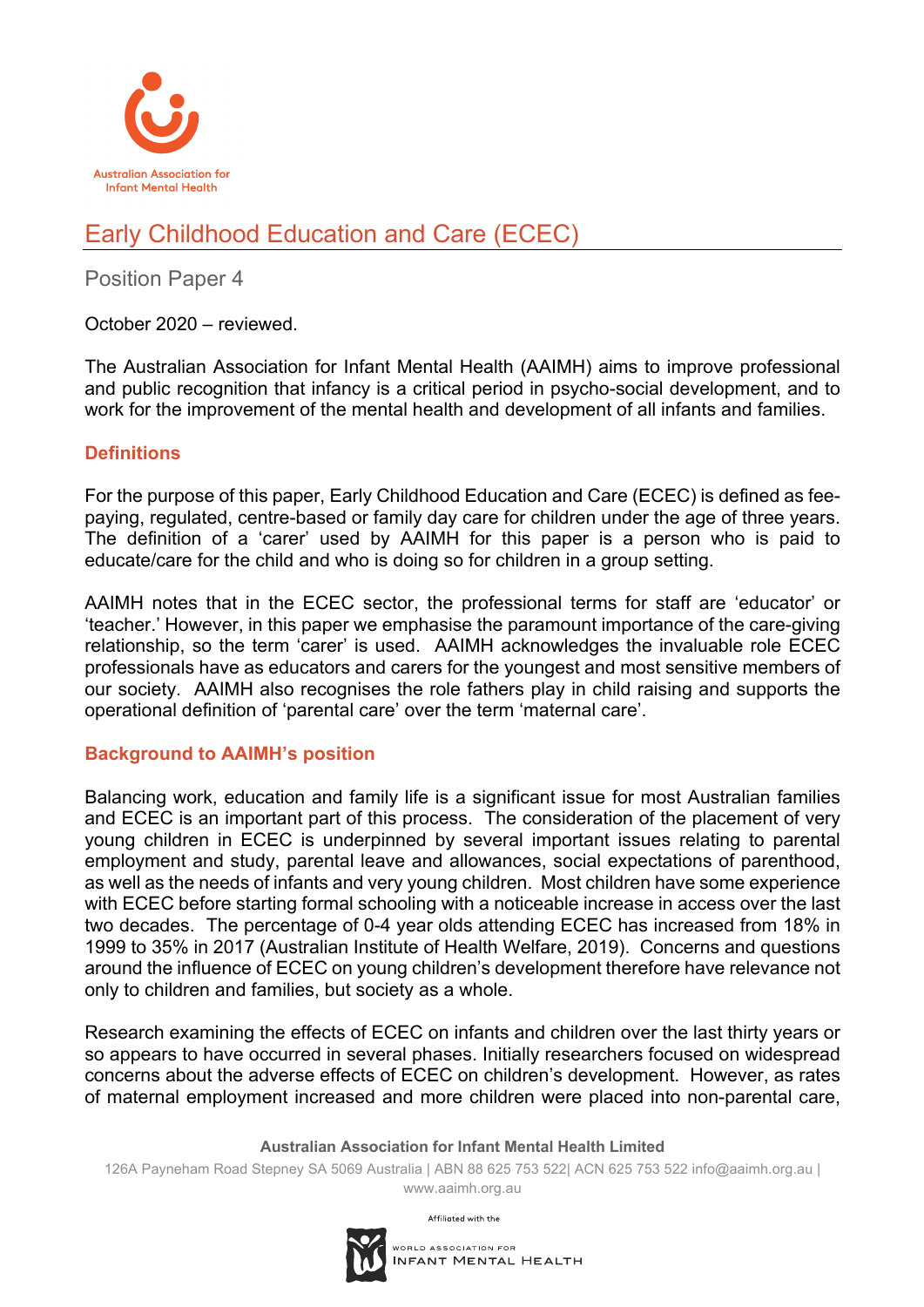

the focus shifted towards examining the variations in the effects of care depending on different factors such as the child's temperament, family characteristics and service characteristics. Recent research into the effects of ECEC on child development has focused on the mediating role of quality of care which can either impede or enhance child adaptation, adjustment and development.

#### **Attachment and ECEC**

Attachment theory has been described in psychology as one of the most relevant developmental constructs ever investigated (Sroufe, Egeland, Carlson, & Collins, 2005). Attachment theory is focused on how young children's early relationships affect their ongoing development. Attachment is a deep and enduring emotional bond that connects one person to another across time and space (Bowlby, 1980a). Attachment does not have to be reciprocal and is unique to each relationship. In children, attachment is characterised by specific behaviours such as proximity seeking, communicative behaviours and contact maintenance to the caregiver when upset or threatened in order to achieve emotional and physical safety. It has been described as a characteristic phenomenon of human infants, as almost all infants are able to attach to a caregiver (Bowlby, 1980b). However, there is variation in the nature of attachment relationships. Depending on the characteristics of the carer's response, the infant will form a specific pattern of attachment. The quality of this attachment relationship will depend on the responsiveness and sensitivity of the carer (Bowlby, 1980a). Young children can also have multiple attachment figures, developing a hierarchy of attachment figures (Benoit, 2004). The most important factor in determining this hierarchy is not the amount of time spent with the child or who provides the tasks of caring, but who interacts with the child and responds sensitively to their needs (Bowlby, 1980a). Overtime, repetitive experiences within early relationships generate what is termed an 'internal working model' (IWM). The IWM is the individual's mental representation of the worthiness of self and the availability of others. The IWM is central to the process of interpreting experiences, learning from the past and guiding and influencing future experiences (Siegal, 1999).

Attachment theory is well supported by a large body of evidence examining the association between early attachment patterns and later outcomes (Raikes & Thompson, 2008). Children with a secure attachment history have a strong developmental foundation, with more positive social and emotional outcomes, including the ability to regulate their emotions, better social competence and a higher sense of self-worth. As all biological systems in the body interact with each other and adapt to the context in which a child is developing, this has significant consequences for long term outcomes including learning, behaviour, and both physical and mental health. Early experiences set the foundation for lifelong learning, behaviour and health. The child that feels safe and secure, is better able to regulate their emotions, and has a sense of self-worth is in a much stronger position to focus their resources on learning and exploring their world (Bowlby, 2008; Phillips & Shonkoff, 2000).

Research examining children's attachment behaviour in day care settings has suggested that carers may be alternative attachment figures for children when their parents are temporarily unavailable (Howes & Spieker, 2018). Evidence suggests that when children enter into ECEC they direct attachment behaviours towards their carer and that these relationships may be of a different quality to the attachment relationship they have with their own parents (Ahnert, Pinquart, & Lamb, 2006).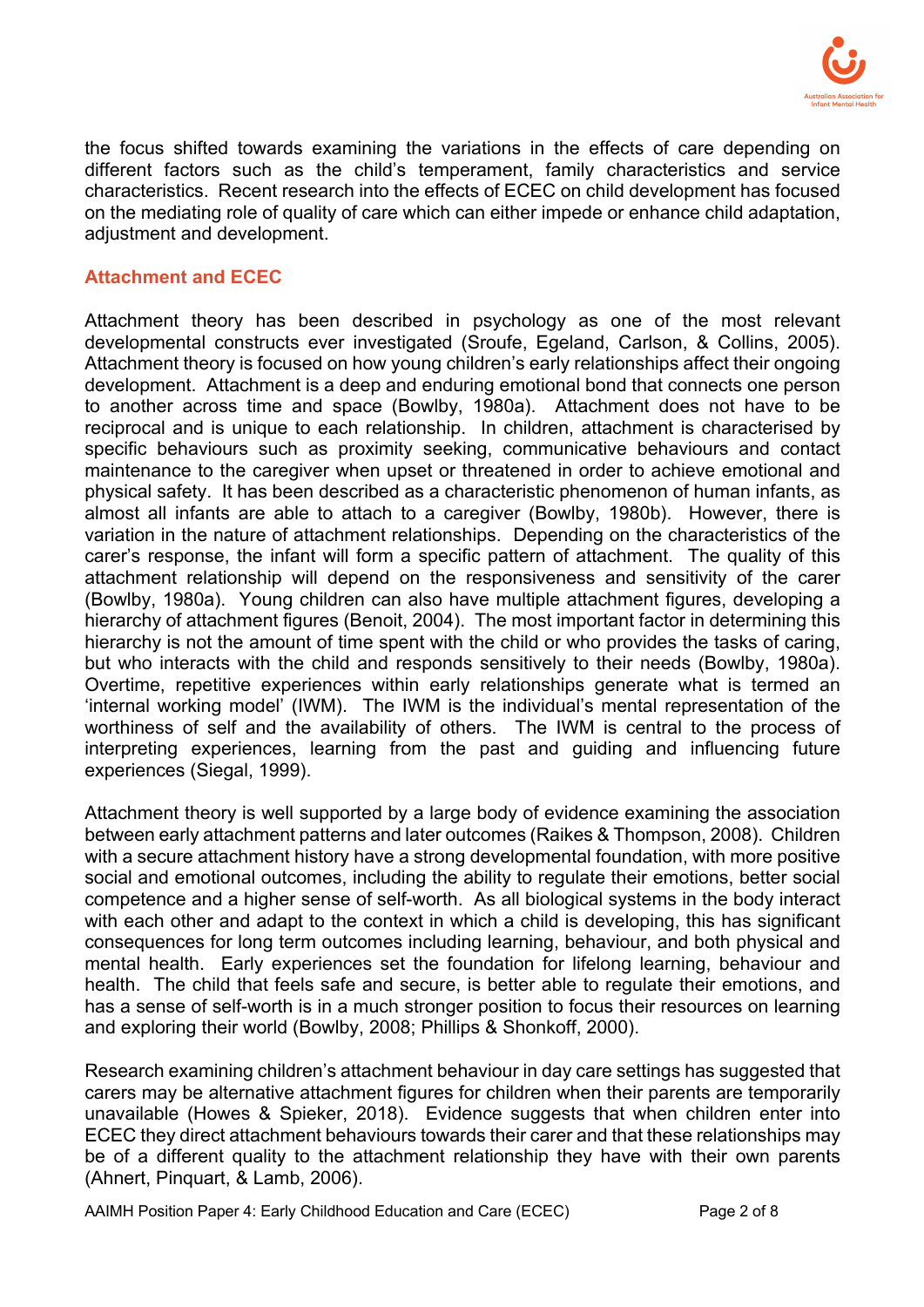

#### **Effects of non-parental child care**

The large body of research examining the effects of formal, non-parental child care on children's development, especially attachment, delivers mixed findings and is at times controversial. Trying to determine the impact of early non-paternal attachment experiences is complex and challenging from a research perspective because of the interplay between developmental change across time, and the openness to multiple environmental influences (Aviezer & Sagi-Schwartz, 2008). The issue itself is also highly emotive. What is clear from the evidence is that the quality of a child's home life and nature of interactions with their primary carer have by far the greatest impact on early development, and that the effects of even high quality ECEC, positive or negative, are modest at best (Australian Institute of Health Welfare, 2015; The Center on the Social Emotional Foundations for Early Learning, 2009). Research suggests that a mother's sensitivity and responsiveness during interactions with her child as well as her capacity to reflect on relationships are the best predictors of the child's overall developmental outcomes, and that ECEC features (such as quality, quantity, age of entry, and type of care) have less influence (Rutter & Azis-Clauson, 2018; The Center on the Social Emotional Foundations for Early Learning, 2009). However, ECEC of high quality, in terms of high quality relationships with carers, has consistently been demonstrated to improve developmental outcomes for children from vulnerable populations (Australian Institute of Health Welfare, 2015; Gialamas, Mittinty, Sawyer, Zubrick, & Lynch, 2015).

#### **Quality of childcare**

The importance of high quality ECEC cannot be over-stated with virtually all research indicating that high quality care regardless of setting or provider is associated with more positive outcomes for children compared with low quality care (Gialamas, Mittinty, Sawyer, Zubrick, & Lynch, 2014; Productivity Commission, 2015). It is important to note that the aspect of ECEC quality with the strongest association with improved developmental outcomes is the quality of the caregiving relationship (Gialamas, Mittinty, et al., 2014) (Gialamas, Sawyer, et al., 2014). Studies have also demonstrated that it is not only the quality but rather the frequency of positive caregiving interactions between carer and child that was related to more secure attachment relationships, as well as improved cognitive and social and emotional outcomes (Howes & Spieker, 2018). This finding that children require more frequent positive interactions with their carer is important in the context of staff-child ratios and the amount of time a carer has available to dedicate to each child. Research suggests that children in poor quality care may be exposed to some developmental risk; however, these studies have mostly been done in other countries where the quality of care is quite variable (Rutter & Azis-Clauson, 2018). The Australian ECEC sector is heavily regulated, and most ECEC services provide high levels of care, meeting or exceeding the National Quality Framework (NQF) (Australian Children's Education and Care Quality Authority, 2020b). When considering research findings, it is important to note that the definition of quality varies between studies and needs to be clearly defined. High quality ECEC for the purposes of infant mental health should include frequent, warm, responsive interactions as well as other more measurable factors such as staff-child ratios and group sizes (Howes & Spieker, 2018).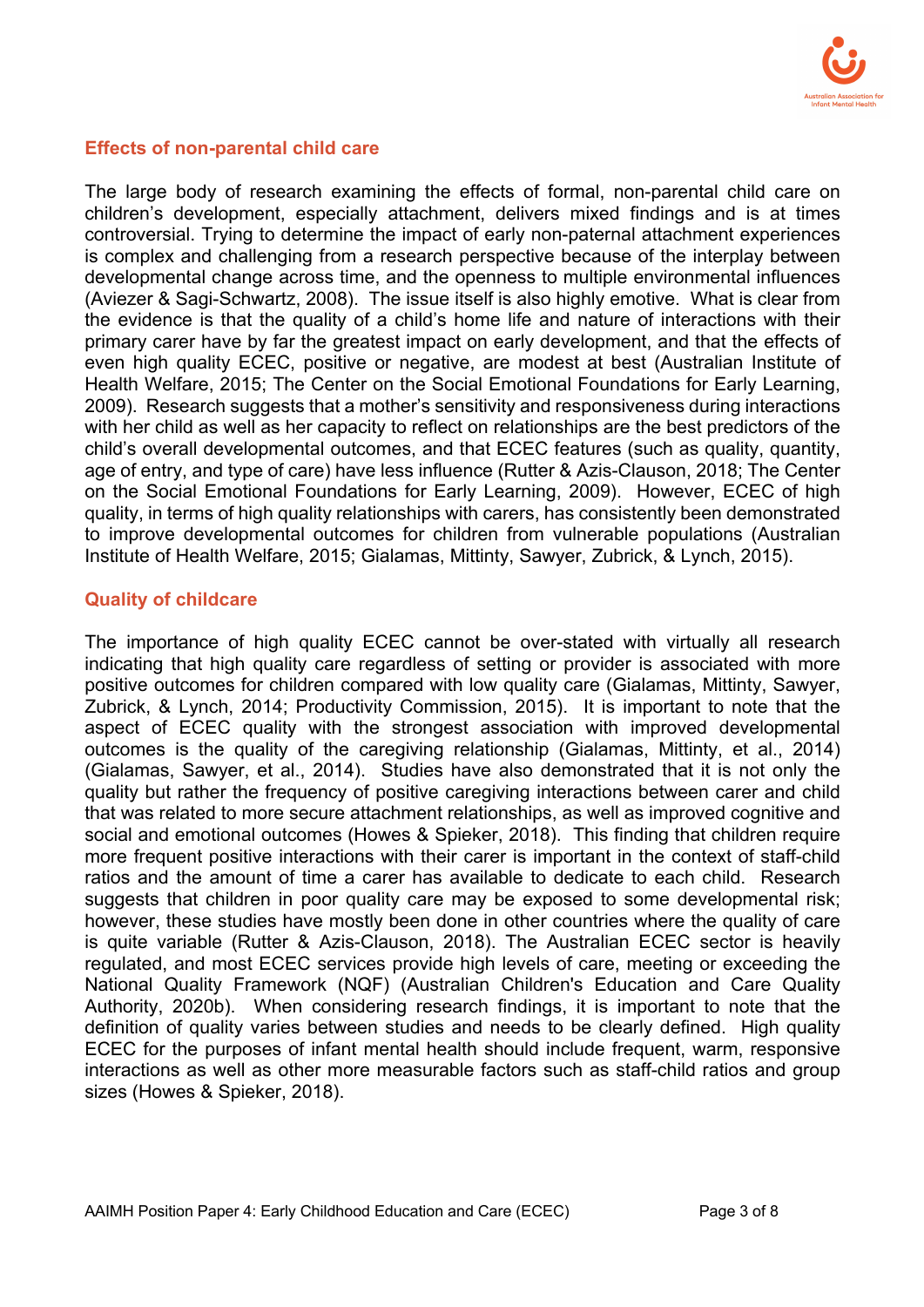

#### **Statement of AAIMH's position on ECEC**

The science of early development has clearly established the first few years of a child's life as critical for building the foundations of lifelong learning, behaviour, health and wellbeing (Centre on the Developing Child, 2007). This aligns with the well-established economic rationale for investing in high quality ECEC services, especially those targeting vulnerable children (Heckman, 2011). Approaches to ECEC need to ensure that the developmental needs of young children are prioritised, and prevail over parental and social-economic characteristics, the aims of labour force and income support policies, and other political considerations. This includes providing parents with the opportunity and choice to decide if they want their child to access ECEC or remain solely cared for by the family network. AAIMH considers access to high quality ECEC services designed to meet the individual emotional and developmental needs of every child as a fundamental right of all infants, toddlers and young children, and crucial to maximizing developmental opportunities in the early childhood years.

AAIMH recognizes the value of regulating ECEC services according to standards that mandate that infants' and very young children's psycho-social, mental health and learning needs are met. AAIMH supports the NQF, Early Years Learning Framework (EYLF) and the Australian Children's Education and Care Quality Authority in ensuring that ECEC is regulated (Australian Children's Education and Care Quality Authority, 2020a; Department of Education and Training, 2019). However, AAIMH is concerned that currently 19% of Australian ECEC services do not meet the standards set in the NQF, and advocates that high quality ECEC should be available to all infants and young children irrespective of social or economic standing (Australian Children's Education and Care Quality Authority, 2020b).

AAIMH endorses the concepts of 'belonging', 'being' and 'becoming' as described in the EYLF. These principles respect the infant and young child as an individual, emphasise the importance of warm, responsive relationships and provides for stimulating and developmentally appropriate environments in the ECEC setting. The EYLF recognises carers' relationships with children as central to supporting children's learning, with Outcome 1 being focused on children feeling safe, secure and supported. The framework also rightly recognises parents as the child's first educators (Department of Education and Training, 2019).

ECEC services have a significant role in promoting the mental health of young children in their care. The most salient environmental influence for infants and young children is their care giving relationships. AAIMH strongly supports the NQS Quality Area 5 focus on two related areas: educators developing and maintaining respectful and equitable relationships with each child (Standard 5.1); and educators supporting children to build and maintain sensitive and responsive relationships with other children and adults (Standard 5.2) (Australian Children's Education and Care Quality Authority, 2020a). Interpersonal interactions are the primary source of experiences that shape the architecture of the developing brain. Similar to interactions with parents/primary carers, carers and their working environments are literally shaping the brains, the emotional regulation capacities and current and future physical and mental health of children in their care (Centre on the Developing Child, 2007).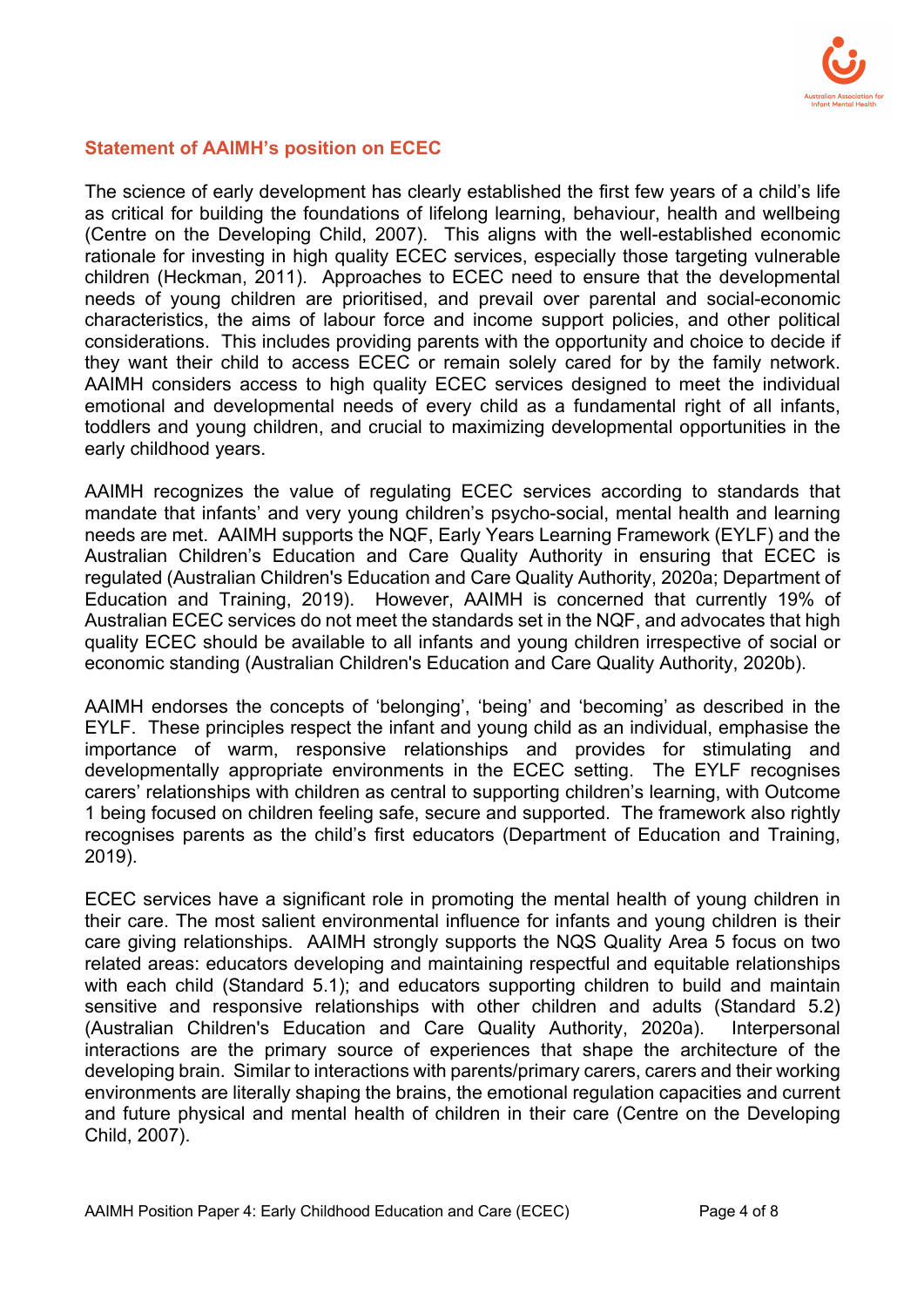

High quality ECEC depends on warm responsive relationships and reciprocal positive interactions between carers and children in the context of a safe and stimulating environment. When children feel safe and secure in their environment, they are better able to devote their time and energies to learning. AAIMH advocates for the application of attachment theory in all aspects of ECEC services. AAIMH encourages the development of secure secondary attachments with carers for children in ECEC to enable children to experience educators as a secure base from which to explore and learn.

AAIMH takes the following position on the issue of attachment and ECEC:

- Children's attachment needs must always be met, monitoredand maintained.
- Warm, responsive, care-giving relationships are the foundation of ECEC.
- An individualised approach to the care of children: Attachment theory highlights that not all children will develop a secure attachment to their primary care giver/parent and therefore will not be at the same starting point when they enter ECEC. This is especially true for children from vulnerable populations (The Center on the Social Emotional Foundations for Early Learning, 2009). Attachment theory also highlights that relationships are unique and there is the possibility of modification of styles with new experiences over time. Carers need to be supported to facilitate experiences and engage children in a manner responsive to their individual needs that can promote secure attachment.
- Higher numbers of staff to children than currently mandated by the NQF (1:3 for infants less than twelve months and 1:4 for children aged twelve months to thirty six months) in order to facilitate secure attachment with carers. (American Academy of Pediatrics & American Public Health Association, 2019).
- For very young infants (less than 6 months old) one-to-one care from an appropriately trained carer should be considered.
- Working conditions, training, development and support should be reviewed regularly to reduce staff turn-over and ensure continuity of care.
- Staff should engage in reflective practice and ECEC services should encourage selfawareness and questioning of values and attitudes and examine their processes from the perspectives of the child, the worker and the system itself.

AAIMH considers the following to be essential components of high quality ECEC:

- Services that meet or exceed the standards described in the NQF.
- The ability of carers to establish warm and responsive/sensitive care-giving relationships, evidenced by the number of warm interactions during each session.
- Training and ongoing professional development within infant mental health and attachment theory for all carers and support staff. This includes a strong focus on emotional education, and refining carers' observational skills and facilitating their emotional availability with children in the group setting.
- Supportive working conditions for staff, including appropriate remuneration that recognises the knowledge, skill and responsibility required to deliver high quality ECEC.
- Primary care-giving and continuity of care for children.
- Small group sizes (maximum six infants less than twelve months and maximum eight children aged twelve months to thirty six months) and with optimal ratios as above.

AAIMH Position Paper 4: Early Childhood Education and Care (ECEC) Page 5 of 8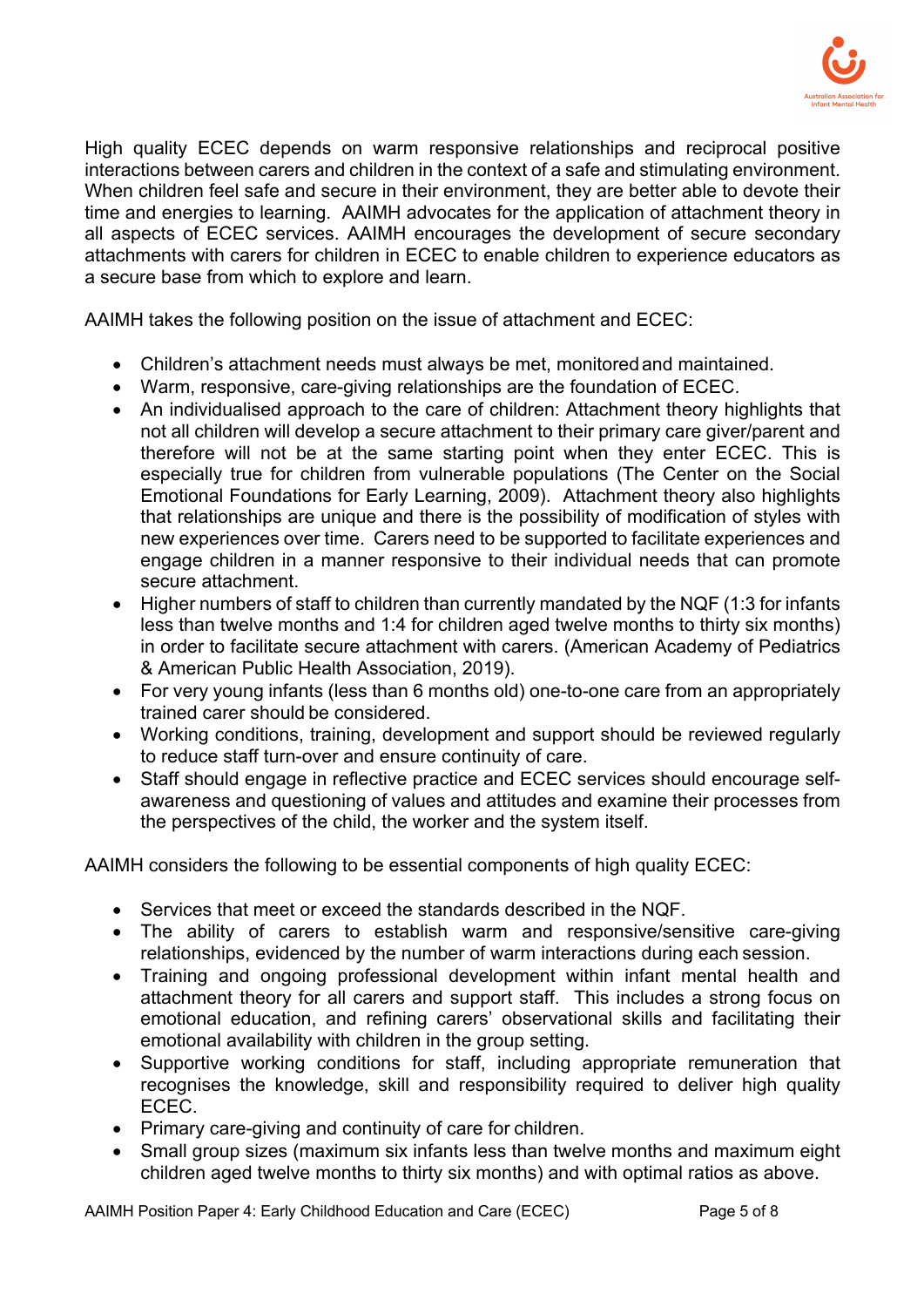

- Engaging with families**:** When carers get to know the families of children, they get to know the child. This can assist the carer to fit into the child's understanding of the world and develop strategies to meet the child's individual learning and developmental needs.
- Children with special needs, previous trauma or a disability, require care that is respectful and knowledgeable, responsive and understanding of their particular situation and needs *(see an individualised approach above).*

#### **ECEC for children from Indigenous and culturally and linguistically diverse (CALD) backgrounds**

While addressing the developmental needs of all children in non-parental care is essential, failure to do so for children from Aboriginal, Torres Strait Islander and different cultural backgrounds carries additional risk. Meeting only the general needs of these children is not enough and ECEC care services and the community at large should work towards enhancing and improving the developmental opportunities available to these children while they are in non-parental care. This should include:

- Valuing their culture and background by including different aspects in daily activities where possible.
- Organising collections of multicultural resources at the service.
- Learning sign language and common phrases.
- Using parents and other family members and support agencies as cultural facilitators and interpreters.
- Employing bilingual staff.
- Supporting all children in understanding and acceptance of diversity.
- Developing links with communities in their area.
- Recognising, understanding and supporting the unique position Indigenous people and children have in Australian society.

AAIMH advocates for the development of specially staffed ECEC services in areas of disadvantage where support for parents in parenting, health and social issues can be integrated. AAIMH advocates for investment in Australian longitudinal research into the effects of non-parental child care on the development of children aged birth to three years old. Aboriginal children and children from different cultural backgrounds, especially refugee children, require additional attention.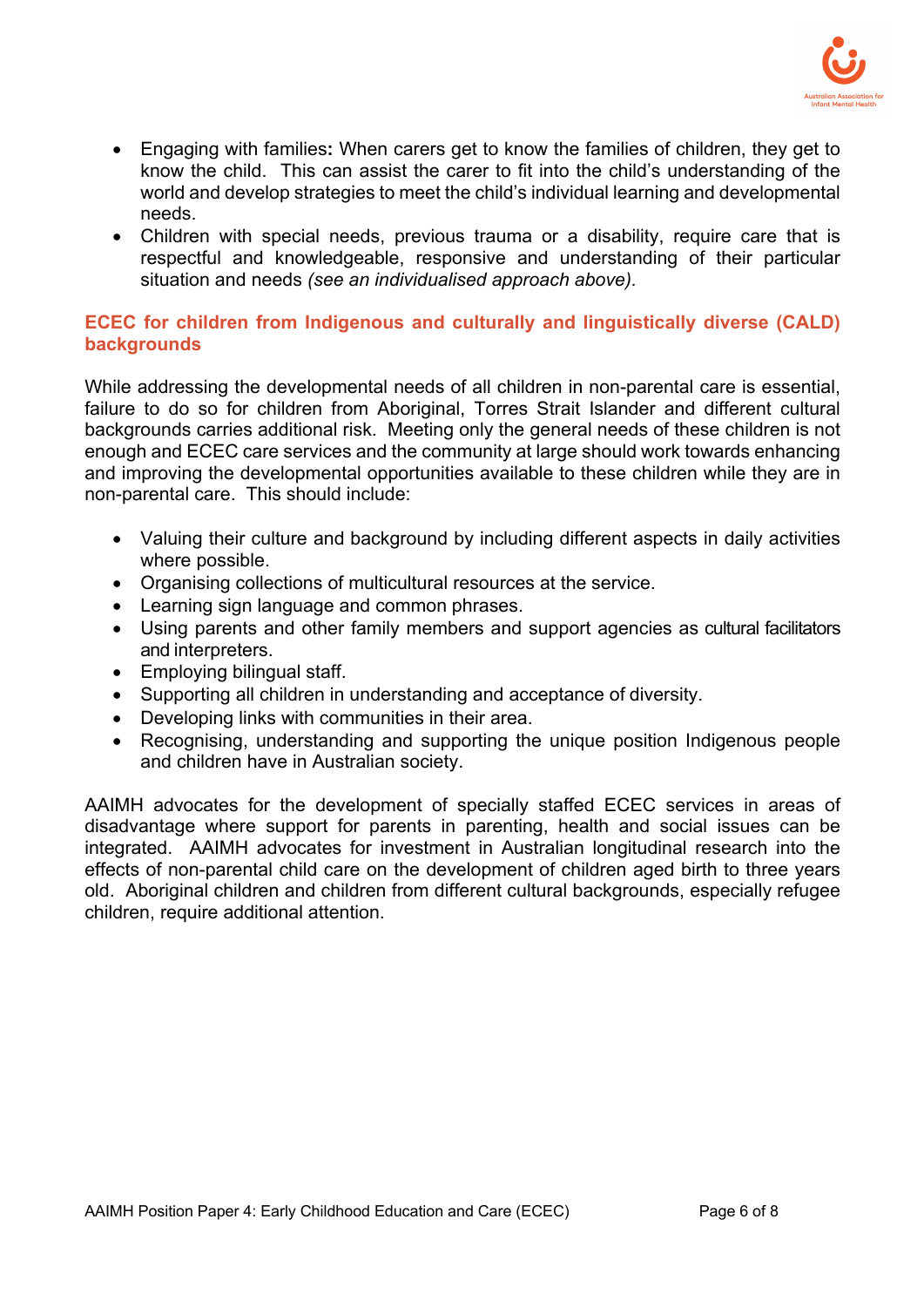

#### **References**

- Ahnert, L., Pinquart, M., & Lamb, M. E. (2006). Security of children's relationships with nonparental care providers: A meta-analysis. Child development, 77(3), 664-679.
- American Academy of Pediatrics, & American Public Health Association. (2019). Caring for Our Children: National Health and Safety Performance Standards Guidelines for Early Care and Education Programs. Retrieved from https://nrckids.org/files/CFOC4%20pdf- %20FINAL.pdf.
- Australian Children's Education and Care Quality Authority. (2020a). Guide to the National Quality Framework. Sydney: ACEQA Retrieved from https://www.acecqa.gov.au/sites/default/files/2020-09/Guide-to-the-NQF-September-2020.pdf.
- Australian Children's Education and Care Quality Authority. (2020b). NQF Snapshot Q2 2020. Retrieved from https://www.acecqa.gov.au/sites/default/files/2020- 08/NQFSnapshot\_Q2May2020\_1.pdf
- Australian Institute of Health Welfare. (2015). Literature review of the impact of early childhood education and care on learning and development. Retrieved from Canberra: https://www.aihw.gov.au/reports/children-youth/learning-development-impact-of-earlychildhood-edu
- Australian Institute of Health Welfare. (2019). Childcare and early childhood education. Retrieved from Canberra: https://www.aihw.gov.au/reports/australiaswelfare/childcare-and-early-childhood-education
- Aviezer, O., & Sagi-Schwartz, A. (2008). Attachment and non-maternal care: towards contextualizing the quantity versus quality debate. Attachment and Human Development 10(3), 275-285. doi:10.1080/14616730802366699
- Benoit, D. (2004). Infant-parent attachment: Definition, types, antecedents, measurement and outcome. Paediatrics & child health, 9(8), 541-545. doi:10.1093/pch/9.8.541
- Bowlby, J. (1980a). Attachment and Loss. Volume 1: Attachment 2nd edn. New York: Basic Books.
- Bowlby, J. (1980b). Attachment and Loss. Volume 3: Loss. New York: Basic Books.
- Bowlby, J. (2008). A secure base: Parent-child attachment and healthy human development. New York: Basic Books.
- Centre on the Developing Child. (2007). A Science-Based Framework for Early Childhood Policy. Boston: Harvard University.

Department of Education and Training. (2019). Belonging, Being & Becoming -The Early Years Learning Framework for Australia. Retrieved from https://www.acecqa.gov.au/sites/default/files/2018- 02/belonging being and becoming the early years learning framework for austral ia.pdf.